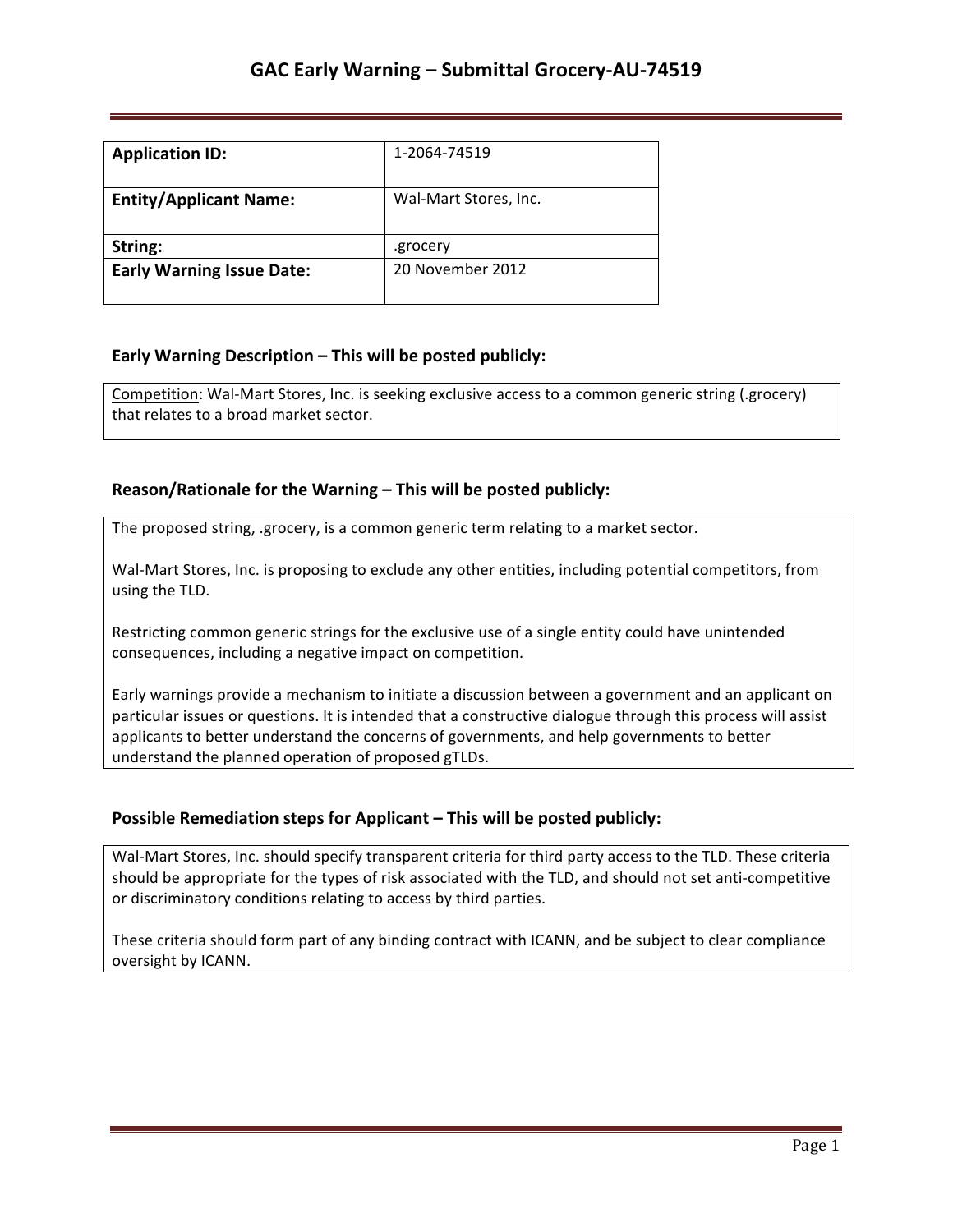## **Further Notes from GAC Member(s) (Optional) – This will be posted publicly:**

This Early Warning is from the Department of Broadband, Communications and the Digital Economy (DBCDE), on behalf of the Australian Government. In the first instance, communications and responses to this early warning should be emailed to gacearlywarning@gac.icann.org, with the text "Australian EW" and the application ID in the subject field.

# **INFORMATION FOR APPLICANTS**

# **About GAC Early Warning**

The GAC Early Warning is a notice only. It is not a formal objection, nor does it directly lead to a process that can result in rejection of the application. However, a GAC Early Warning should be taken seriously as it raises the likelihood that the application could be the subject of GAC Advice on New gTLDs or of a formal objection at a later stage in the process. Refer to section 1.1.2.4 of the Applicant Guidebook (http://newgtlds.icann.org/en/applicants/agb) for more information on GAC Early Warning.

# **Instructions if you receive the Early Warning**

**ICANN** strongly encourages you work with relevant parties as soon as possible to address the concerns voiced in the GAC Early Warning.

### **Asking questions about your GAC Early Warning**

If you have questions or need clarification about your GAC Early Warning, please contact gacearlywarning@gac.icann.org. As highlighted above, ICANN strongly encourages you to contact gacearlywarning@gac.icann.org as soon as practicable regarding the issues identified in the Early Warning. 

### **Continuing with your application**

If you choose to continue with the application, then the "Applicant's Response" section below should be completed. In this section, you should notify the GAC of intended actions, including the expected completion date. This completed form should then be sent to gacearlywarning@gac.icann.org. If your remediation steps involve submitting requests for changes to your application, see the change request process at http://newgtlds.icann.org/en/applicants/customer-service/change-requests.

In the absence of a response, ICANN will continue to process the application as submitted.

### **Withdrawing your application**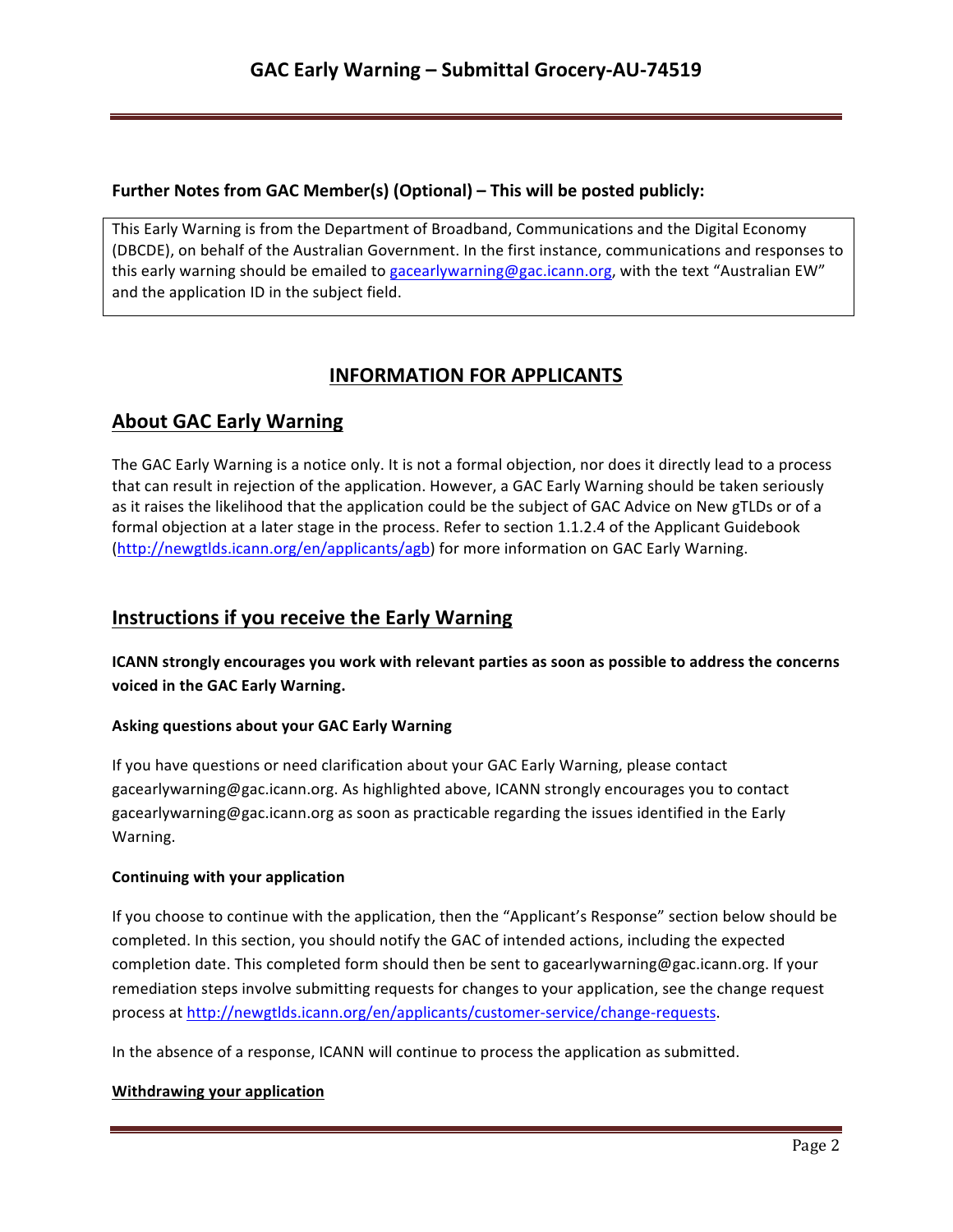# **GAC Early Warning – Submittal Grocery-AU-74519**

If you choose to withdraw your application within the 21-day window to be eligible for a refund of 80% of the evaluation fee (USD 148,000), please follow the withdrawal process published at http://newgtlds.icann.org/en/applicants/customer-service/withdrawal-refund. Note that an application can still be withdrawn after the 21-day time period; however, the available refund amount is reduced. See section 1.5 of the Applicant Guidebook.

For questions please contact: **gacearlywarning@gac.icann.org** 

## **Applicant Response:**